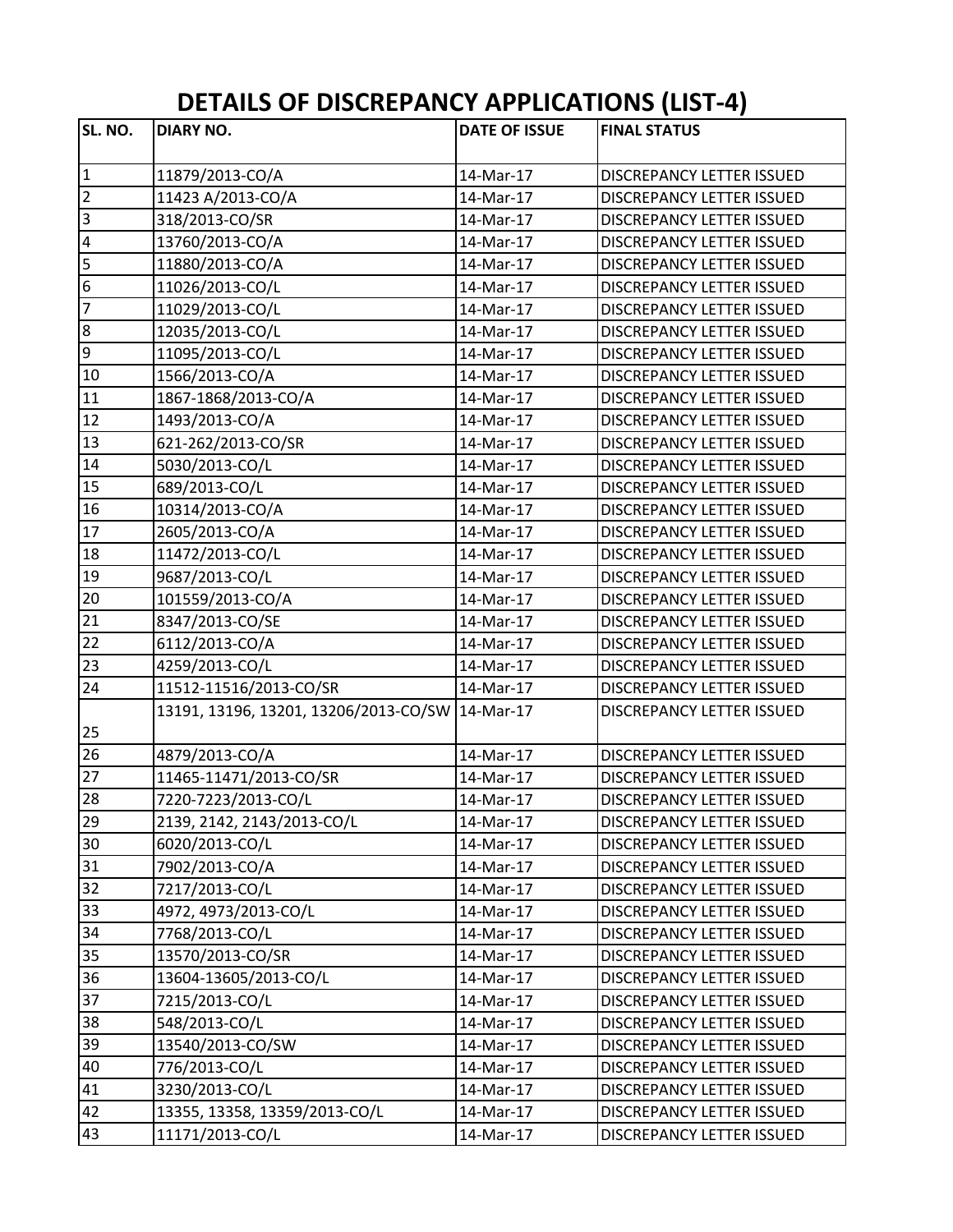| 44 | 11171/2013-CO/L               | 14-Mar-17 | DISCREPANCY LETTER ISSUED        |
|----|-------------------------------|-----------|----------------------------------|
| 45 | 131510, 13516/2013-CO/A       | 14-Mar-17 | <b>DISCREPANCY LETTER ISSUED</b> |
| 46 | 636/2013-CO/L                 | 14-Mar-17 | DISCREPANCY LETTER ISSUED        |
| 47 | 934/2013-CO/A                 | 14-Mar-17 | DISCREPANCY LETTER ISSUED        |
| 48 | 789/2013-CO/L                 | 14-Mar-17 | DISCREPANCY LETTER ISSUED        |
| 49 | 685/2013-CO/A                 | 14-Mar-17 | <b>DISCREPANCY LETTER ISSUED</b> |
| 50 | 5984/2013-CO/SW               | 14-Mar-17 | DISCREPANCY LETTER ISSUED        |
| 51 | 10337, 10338, 10340/2013-CO/A | 14-Mar-17 | DISCREPANCY LETTER ISSUED        |
| 52 | 6371, 6372, 6373/2013-CO/L    | 14-Mar-17 | <b>DISCREPANCY LETTER ISSUED</b> |
| 53 | 6412/2013-CO/L                | 14-Mar-17 | DISCREPANCY LETTER ISSUED        |
| 54 | 2803/2013-CO/A                | 14-Mar-17 | DISCREPANCY LETTER ISSUED        |
| 55 | 1253/2013-CO/A                | 14-Mar-17 | DISCREPANCY LETTER ISSUED        |
| 56 | 3185/2013-CO/A                | 14-Mar-17 | DISCREPANCY LETTER ISSUED        |
| 57 | 7872, 7873/2013-CO/A          | 14-Mar-17 | DISCREPANCY LETTER ISSUED        |
| 58 | 6217/2013-CO/SW               | 14-Mar-17 | DISCREPANCY LETTER ISSUED        |
| 59 | 6928/2013-CO/L                | 14-Mar-17 | DISCREPANCY LETTER ISSUED        |
| 60 | 6581/2013-CO/A                | 14-Mar-17 | DISCREPANCY LETTER ISSUED        |
| 61 | 3567/2013-CO/L                | 14-Mar-17 | DISCREPANCY LETTER ISSUED        |
| 62 | 292-313/2013-CO/A             | 14-Mar-17 | <b>DISCREPANCY LETTER ISSUED</b> |
| 63 | 4613/2013-CO/L                | 14-Mar-17 | DISCREPANCY LETTER ISSUED        |
| 64 | 136-138, 145/2013-CO/CF       | 14-Mar-17 | DISCREPANCY LETTER ISSUED        |
| 65 | 7130/2013-CO/L                | 14-Mar-17 | DISCREPANCY LETTER ISSUED        |
| 66 | 6918/2013-CO/SR               | 14-Mar-17 | DISCREPANCY LETTER ISSUED        |
| 67 | 10935/2013-CO/A               | 14-Mar-17 | DISCREPANCY LETTER ISSUED        |
| 68 | 4423/2013-CO/L                | 14-Mar-17 | DISCREPANCY LETTER ISSUED        |
| 69 | 1419/2013-CO/L                | 14-Mar-17 | <b>DISCREPANCY LETTER ISSUED</b> |
| 70 | 5783/2013-CO/SR               | 14-Mar-17 | DISCREPANCY LETTER ISSUED        |
| 71 | 7003/2013-CO/A                | 14-Mar-17 | DISCREPANCY LETTER ISSUED        |
| 72 | 9799/2013-CO/L                | 14-Mar-17 | DISCREPANCY LETTER ISSUED        |
| 73 | 9753/2013-CO/A                | 14-Mar-17 | <b>DISCREPANCY LETTER ISSUED</b> |
| 74 | 2556/2013-CO/SR               | 14-Mar-17 | <b>DISCREPANCY LETTER ISSUED</b> |
| 75 | 9800/2013-CO/A                | 14-Mar-17 | DISCREPANCY LETTER ISSUED        |
| 76 | 9473/2013-CO/L                | 14-Mar-17 | <b>DISCREPANCY LETTER ISSUED</b> |
| 77 | 9973/2013-CO/A                | 14-Mar-17 | DISCREPANCY LETTER ISSUED        |
| 78 | 9958/2013-CO/L                | 14-Mar-17 | DISCREPANCY LETTER ISSUED        |
| 79 | 9655/2013-CO/SR               | 14-Mar-17 | DISCREPANCY LETTER ISSUED        |
| 80 | 11000/2013-CO/A               | 14-Mar-17 | <b>DISCREPANCY LETTER ISSUED</b> |
| 81 | 10221/2013-CO/L               | 14-Mar-17 | DISCREPANCY LETTER ISSUED        |
| 82 | 10487/2013-CO/A               | 14-Mar-17 | DISCREPANCY LETTER ISSUED        |
| 83 | 9660/2013-CO/A                | 14-Mar-17 | DISCREPANCY LETTER ISSUED        |
| 84 | 1278/2013-CO/A                | 14-Mar-17 | DISCREPANCY LETTER ISSUED        |
| 85 | 3041/2013-CO/L                | 14-Mar-17 | DISCREPANCY LETTER ISSUED        |
| 86 | 11724/2013-CO/SR              | 14-Mar-17 | DISCREPANCY LETTER ISSUED        |
| 87 | 11651/2013-CO/L               | 14-Mar-17 | DISCREPANCY LETTER ISSUED        |
| 88 | 13744/2013-CO/A               | 14-Mar-17 | DISCREPANCY LETTER ISSUED        |
| 89 | 6241/2013-CO/A                | 14-Mar-17 | DISCREPANCY LETTER ISSUED        |
| 90 | 992/2013-CO/L                 | 14-Mar-17 | DISCREPANCY LETTER ISSUED        |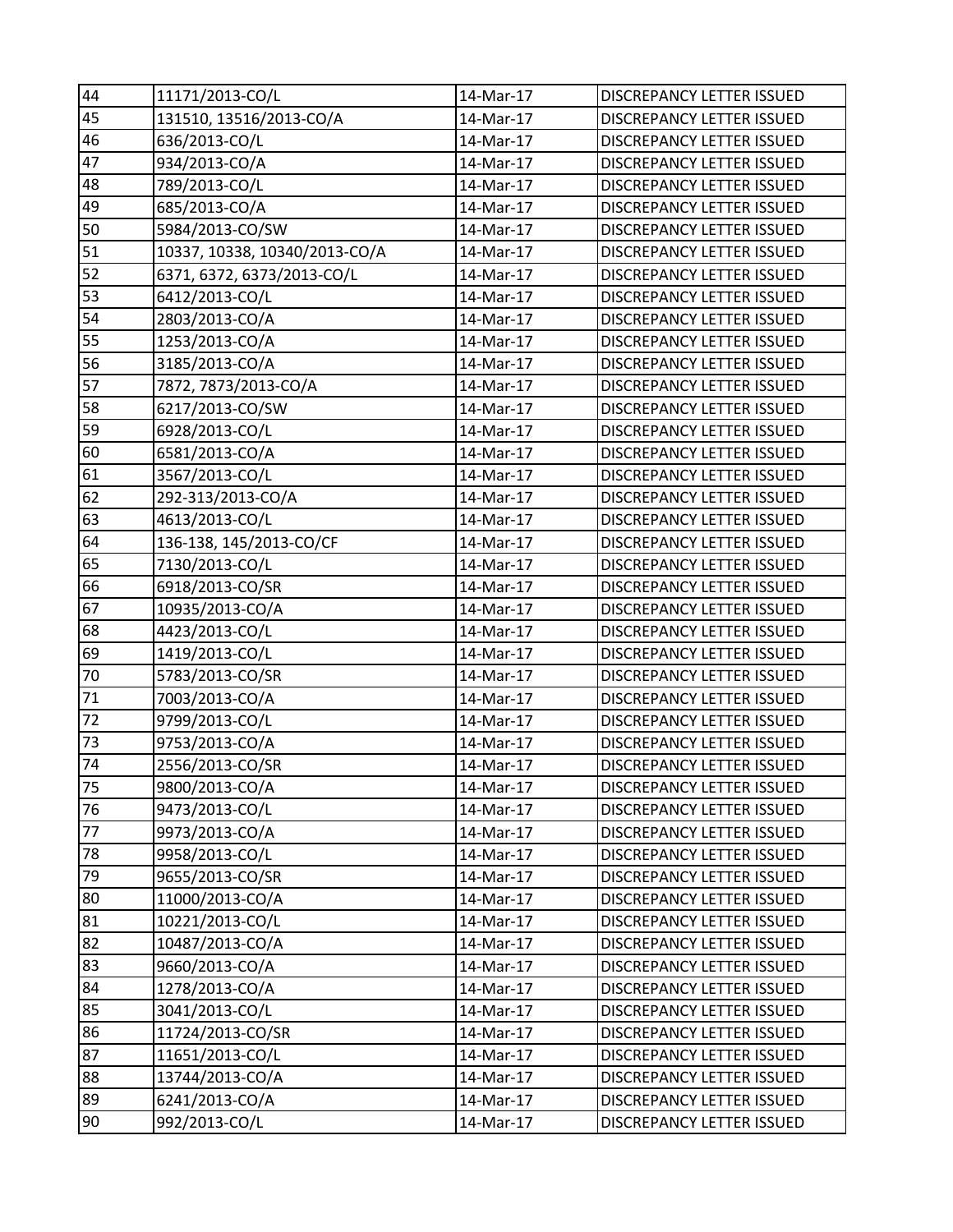| 91  | 4826/2013-CO/L                   | 14-Mar-17 | DISCREPANCY LETTER ISSUED        |
|-----|----------------------------------|-----------|----------------------------------|
| 92  | 4054/2013-CO/L                   | 14-Mar-17 | <b>DISCREPANCY LETTER ISSUED</b> |
| 93  | 3063, 3064, 3065, 3066/2013-CO/A | 14-Mar-17 | DISCREPANCY LETTER ISSUED        |
| 94  | 960/2013-CO/L                    | 14-Mar-17 | DISCREPANCY LETTER ISSUED        |
| 95  | 691-694/2013-CO/L                | 14-Mar-17 | DISCREPANCY LETTER ISSUED        |
| 96  | 10664/2013-CO/L                  | 14-Mar-17 | <b>DISCREPANCY LETTER ISSUED</b> |
| 97  | 13001/2013-CO/CF                 | 14-Mar-17 | <b>DISCREPANCY LETTER ISSUED</b> |
| 98  | 11455/2013-CO/L                  | 14-Mar-17 | DISCREPANCY LETTER ISSUED        |
| 99  | 11015/2013-CO/CF                 | 14-Mar-17 | <b>DISCREPANCY LETTER ISSUED</b> |
| 100 | 11027/2013-CO/L                  | 14-Mar-17 | DISCREPANCY LETTER ISSUED        |
| 101 | 11422/2013-CO/SW                 | 14-Mar-17 | DISCREPANCY LETTER ISSUED        |
| 102 | 3645/2013-CO/L                   | 14-Mar-17 | DISCREPANCY LETTER ISSUED        |
| 103 | 2797/2013-CO/L                   | 14-Mar-17 | DISCREPANCY LETTER ISSUED        |
| 104 | 377-386/2013-CO/A                | 14-Mar-17 | DISCREPANCY LETTER ISSUED        |
| 105 | 10801, 800/2013-CO/A             | 14-Mar-17 | <b>DISCREPANCY LETTER ISSUED</b> |
| 106 | 10761/2013-CO/A                  | 14-Mar-17 | DISCREPANCY LETTER ISSUED        |
| 107 | 11013/2013-CO/SR                 | 14-Mar-17 | DISCREPANCY LETTER ISSUED        |
| 108 | 9866/2013-CO/L                   | 14-Mar-17 | DISCREPANCY LETTER ISSUED        |
| 109 | 1530-1531/2013-CO/L              | 14-Mar-17 | DISCREPANCY LETTER ISSUED        |
| 110 | 11721/2013-CO/SW                 | 14-Mar-17 | DISCREPANCY LETTER ISSUED        |
| 111 | 8557/2013-CO/L                   | 14-Mar-17 | DISCREPANCY LETTER ISSUED        |
| 112 | 9947/2013-CO/SW                  | 14-Mar-17 | DISCREPANCY LETTER ISSUED        |
| 113 | 3513/2013-CO/L                   | 14-Mar-17 | <b>DISCREPANCY LETTER ISSUED</b> |
| 114 | 2484/2013-CO/A                   | 14-Mar-17 | DISCREPANCY LETTER ISSUED        |
| 115 | 1767/2013-CO/A                   | 14-Mar-17 | DISCREPANCY LETTER ISSUED        |
| 116 | 9751/2013-CO/A                   | 14-Mar-17 | <b>DISCREPANCY LETTER ISSUED</b> |
| 117 | 6321, 6322, 6326/2013-CO/A       | 14-Mar-17 | DISCREPANCY LETTER ISSUED        |
| 118 | 1035/2013-CO/SW                  | 14-Mar-17 | DISCREPANCY LETTER ISSUED        |
| 119 | 10000/2017-CO/L                  | 14-Mar-17 | <b>DISCREPANCY LETTER ISSUED</b> |
| 120 | 10336, 10339/2013-CO/A           | 14-Mar-17 | <b>DISCREPANCY LETTER ISSUED</b> |
| 121 | 211, 216/2013-CO/A               | 14-Mar-17 | <b>DISCREPANCY LETTER ISSUED</b> |
| 122 | 4743/2013-CO/A                   | 14-Mar-17 | DISCREPANCY LETTER ISSUED        |
| 123 | 256/2013-CO/A                    | 14-Mar-17 | <b>DISCREPANCY LETTER ISSUED</b> |
| 124 | 1813/2013-CO/SR                  | 14-Mar-17 | DISCREPANCY LETTER ISSUED        |
| 125 | 2690/2013-CO/A                   | 14-Mar-17 | <b>DISCREPANCY LETTER ISSUED</b> |
| 126 | 1734, 1735/2013-CO/CF            | 14-Mar-17 | <b>DISCREPANCY LETTER ISSUED</b> |
| 127 | 13254-13257/2013-CO/A            | 14-Mar-17 | DISCREPANCY LETTER ISSUED        |
| 128 | 6777/2013-CO/L                   | 14-Mar-17 | DISCREPANCY LETTER ISSUED        |
| 129 | 8933/2013-CO/A                   | 14-Mar-17 | DISCREPANCY LETTER ISSUED        |
| 130 | 2410/2013-CO/A                   | 14-Mar-17 | DISCREPANCY LETTER ISSUED        |
| 131 | 547/2013-CO/A                    | 14-Mar-17 | DISCREPANCY LETTER ISSUED        |
| 132 | 7221/2013-CO/L                   | 14-Mar-17 | DISCREPANCY LETTER ISSUED        |
| 133 | 7839/2013-CO/CF                  | 14-Mar-17 | <b>DISCREPANCY LETTER ISSUED</b> |
| 134 | 7841/2013-CO/CF                  | 14-Mar-17 | DISCREPANCY LETTER ISSUED        |
| 135 | 10477, 10478/2013-CO/SW          | 14-Mar-17 | DISCREPANCY LETTER ISSUED        |
| 136 | 9207/2013-CO/A                   | 14-Mar-17 | DISCREPANCY LETTER ISSUED        |
| 137 | 4515/2013-CO/L                   | 15-Mar-17 | DISCREPANCY LETTER ISSUED        |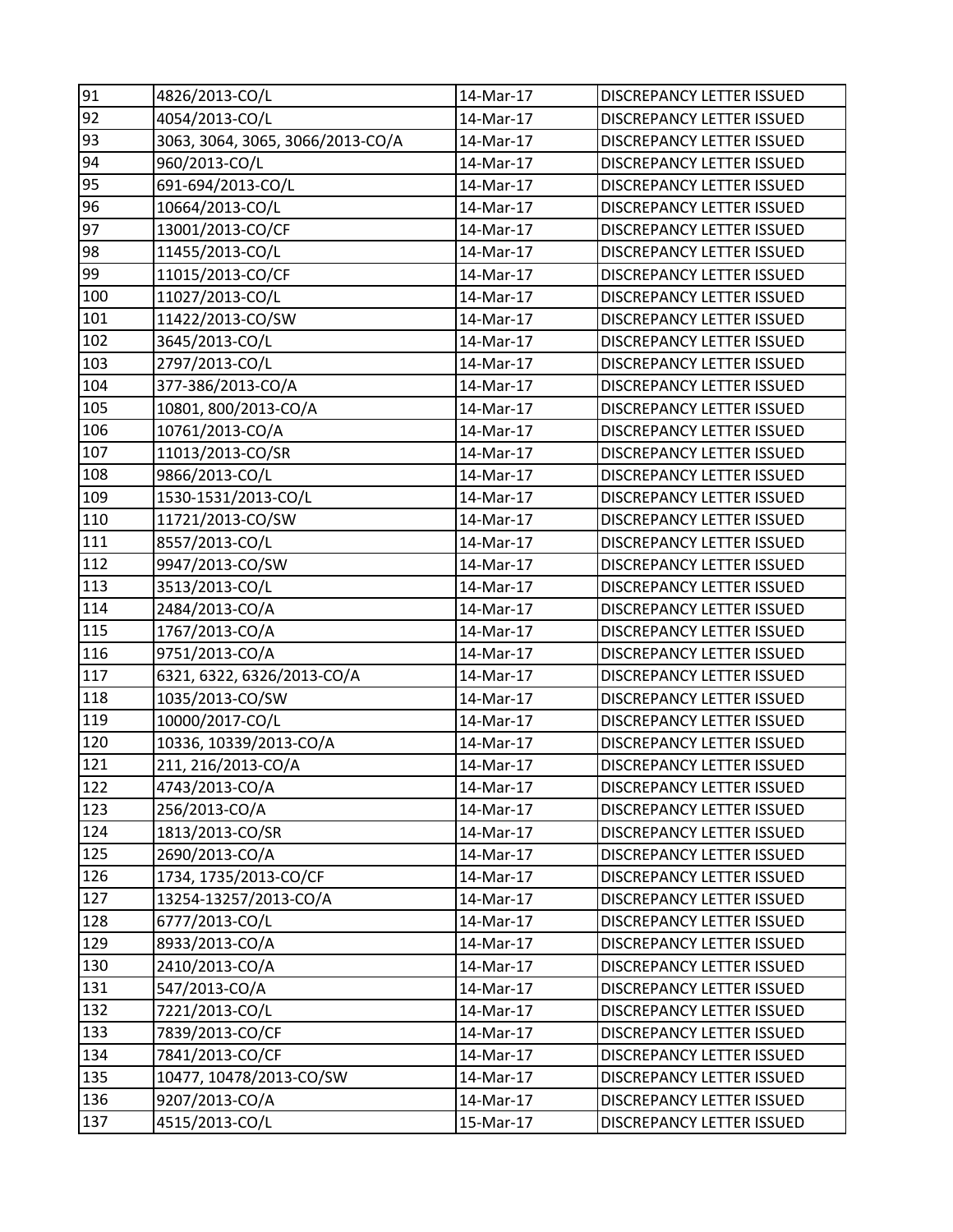| 138 | 1835-41/2013-CO/A                 | 15-Mar-17 | <b>DISCREPANCY LETTER ISSUED</b> |
|-----|-----------------------------------|-----------|----------------------------------|
| 139 | 5349/2013-CO/L                    | 15-Mar-17 | DISCREPANCY LETTER ISSUED        |
| 140 | 7913-15/2013-CO/A                 | 15-Mar-17 | DISCREPANCY LETTER ISSUED        |
| 141 | 11644-48/2013-CO/SW               | 15-Mar-17 | DISCREPANCY LETTER ISSUED        |
| 142 | 13086/2013-CO/L                   | 15-Mar-17 | DISCREPANCY LETTER ISSUED        |
| 143 | 11807/2013-CO/L                   | 15-Mar-17 | <b>DISCREPANCY LETTER ISSUED</b> |
| 144 | 2266/2013-CO/SR                   | 15-Mar-17 | DISCREPANCY LETTER ISSUED        |
| 145 | 6819/2013-CO/L                    | 15-Mar-17 | DISCREPANCY LETTER ISSUED        |
| 146 | 7911/2013-CO/L                    | 15-Mar-17 | DISCREPANCY LETTER ISSUED        |
| 147 | 13113, 13114/2013-CO/A            | 15-Mar-17 | DISCREPANCY LETTER ISSUED        |
| 148 | 9587-92/2012-CO/SR                | 15-Mar-17 | <b>DISCREPANCY LETTER ISSUED</b> |
| 149 | 14376-14380/2012-CO/A             | 15-Mar-17 | DISCREPANCY LETTER ISSUED        |
| 150 | 11393/2012-CO/A                   | 15-Mar-17 | DISCREPANCY LETTER ISSUED        |
| 151 | 3768/2012-CO/L                    | 15-Mar-17 | DISCREPANCY LETTER ISSUED        |
| 152 | 13503/2012-CO/L                   | 15-Mar-17 | <b>DISCREPANCY LETTER ISSUED</b> |
| 153 | 3640/2013-CO/A                    | 15-Mar-17 | DISCREPANCY LETTER ISSUED        |
| 154 | 2317/2013-CO/L                    | 15-Mar-17 | DISCREPANCY LETTER ISSUED        |
| 155 | 1852/2013-CO/L                    | 15-Mar-17 | DISCREPANCY LETTER ISSUED        |
| 156 | 10510/2013-CO/A                   | 15-Mar-17 | DISCREPANCY LETTER ISSUED        |
| 157 | 2446/2013-CO/L                    | 15-Mar-17 | <b>DISCREPANCY LETTER ISSUED</b> |
| 158 | 7893/2012-CO/A                    | 15-Mar-17 | <b>DISCREPANCY LETTER ISSUED</b> |
| 159 | 13331-13334/2012-CO/L             | 15-Mar-17 | DISCREPANCY LETTER ISSUED        |
| 160 | 15223/2012-CO/L                   | 15-Mar-17 | DISCREPANCY LETTER ISSUED        |
| 161 | 15216/2012-CO/A                   | 15-Mar-17 | DISCREPANCY LETTER ISSUED        |
| 162 | 2416/2013-CO/L                    | 15-Mar-17 | <b>DISCREPANCY LETTER ISSUED</b> |
| 163 | 6758/2013-CO/A                    | 15-Mar-17 | <b>DISCREPANCY LETTER ISSUED</b> |
| 164 | 2920-27/2013-CO/L                 | 15-Mar-17 | DISCREPANCY LETTER ISSUED        |
| 165 | 10189/2013-CO/A                   | 15-Mar-17 | DISCREPANCY LETTER ISSUED        |
| 166 | 9916/2013-CO/SR                   | 15-Mar-17 | DISCREPANCY LETTER ISSUED        |
| 167 | 13170/2013-CO/L                   | 15-Mar-17 | DISCREPANCY LETTER ISSUED        |
| 168 | 6090-6096/2013-CO/SR              | 16-Mar-17 | <b>DISCREPANCY LETTER ISSUED</b> |
| 169 | 3866/2013-CO/L                    | 16-Mar-17 | DISCREPANCY LETTER ISSUED        |
| 170 | 5638-3641/2013-CO/A               | 16-Mar-17 | <b>DISCREPANCY LETTER ISSUED</b> |
| 171 | 2269/2013-CO/L                    | 16-Mar-17 | DISCREPANCY LETTER ISSUED        |
| 172 | 3075, 3077, 3078, 3081/2013-CO/CF | 16-Mar-17 | <b>DISCREPANCY LETTER ISSUED</b> |
| 173 | 517/2013-CO/A                     | 16-Mar-17 | DISCREPANCY LETTER ISSUED        |
| 174 | 1463/2013-CO/A                    | 16-Mar-17 | <b>DISCREPANCY LETTER ISSUED</b> |
| 175 | 10903/2013-CO/L                   | 16-Mar-17 | DISCREPANCY LETTER ISSUED        |
| 176 | 10490/2013-CO/A                   | 16-Mar-17 | DISCREPANCY LETTER ISSUED        |
| 177 | 7446/2013-CO/L                    | 16-Mar-17 | DISCREPANCY LETTER ISSUED        |
| 178 | 5366/2013-CO/A                    | 16-Mar-17 | DISCREPANCY LETTER ISSUED        |
| 179 | 13734-13740/2013-CO/SR            | 16-Mar-17 | DISCREPANCY LETTER ISSUED        |
| 180 | 287/2013-CO/L                     | 16-Mar-17 | <b>DISCREPANCY LETTER ISSUED</b> |
| 181 | 3367, 3366/2013-CO/CF             | 16-Mar-17 | DISCREPANCY LETTER ISSUED        |
| 182 | 4359/2013-CO/A                    | 16-Mar-17 | DISCREPANCY LETTER ISSUED        |
| 183 | 2248/2013-CO/L                    | 16-Mar-17 | DISCREPANCY LETTER ISSUED        |
|     |                                   |           |                                  |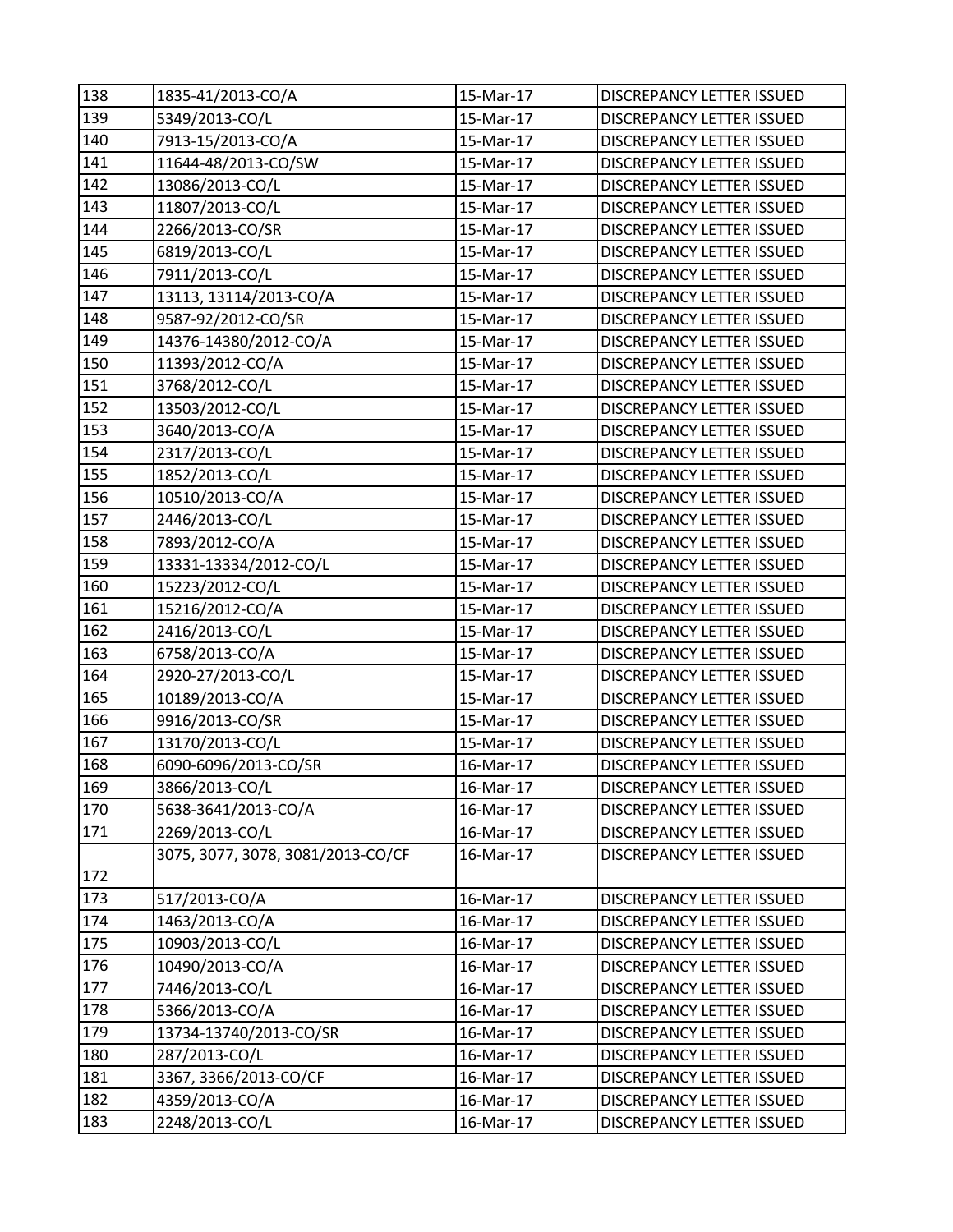| 184 | 3365/2013-CO/L                          | 16-Mar-17 | <b>DISCREPANCY LETTER ISSUED</b> |
|-----|-----------------------------------------|-----------|----------------------------------|
| 185 | 3594 A/2013-CO/L                        | 16-Mar-17 | <b>DISCREPANCY LETTER ISSUED</b> |
| 186 | 5728/2013-CO/SW                         | 16-Mar-17 | DISCREPANCY LETTER ISSUED        |
| 187 | 4047/2013-CO/A                          | 16-Mar-17 | DISCREPANCY LETTER ISSUED        |
| 188 | 6112/2013-CO/A                          | 16-Mar-17 | DISCREPANCY LETTER ISSUED        |
| 189 | 8347/2013-CO/SR                         | 16-Mar-17 | DISCREPANCY LETTER ISSUED        |
| 190 | 11472/2013-CO/L                         | 16-Mar-17 | DISCREPANCY LETTER ISSUED        |
| 191 | 10314/2013-CO/A                         | 16-Mar-17 | <b>DISCREPANCY LETTER ISSUED</b> |
| 192 | 11512-11516/2013-CO/SR                  | 16-Mar-17 | <b>DISCREPANCY LETTER ISSUED</b> |
| 193 | 9602/2013-CO/L                          | 16-Mar-17 | DISCREPANCY LETTER ISSUED        |
| 194 | 56002/2014-CO/SW                        | 16-Mar-17 | DISCREPANCY LETTER ISSUED        |
| 195 | 10124-132/2013-CO/L                     | 16-Mar-17 | DISCREPANCY LETTER ISSUED        |
| 196 | 2907-2912/2013-CO/A                     | 16-Mar-17 | DISCREPANCY LETTER ISSUED        |
| 197 | 5029/2013-CO/L                          | 16-Mar-17 | DISCREPANCY LETTER ISSUED        |
|     | 13329, 13330, 13331, 13332, 13333,      | 16-Mar-17 | <b>DISCREPANCY LETTER ISSUED</b> |
|     | 13334, 13335, 13336, 13337, 13338/2013- |           |                                  |
| 198 | CO/L                                    |           |                                  |
| 199 | 12099/2013-CO/CF                        | 16-Mar-17 | DISCREPANCY LETTER ISSUED        |
| 200 | 11307/2013-CO/L                         | 16-Mar-17 | <b>DISCREPANCY LETTER ISSUED</b> |
| 201 | 9241/2013-CO/A                          | 16-Mar-17 | DISCREPANCY LETTER ISSUED        |
| 202 | 8329/2013-CO/A                          | 16-Mar-17 | DISCREPANCY LETTER ISSUED        |
| 203 | 7287/2013-CO/A                          | 16-Mar-17 | DISCREPANCY LETTER ISSUED        |
| 204 | 2985, 2246, 2988/2013-CO/SW             | 16-Mar-17 | DISCREPANCY LETTER ISSUED        |
| 205 | 5086/2013-CO/L                          | 16-Mar-17 | DISCREPANCY LETTER ISSUED        |
| 206 | 3885/2013-co/l                          | 16-Mar-17 | DISCREPANCY LETTER ISSUED        |
| 207 | 12072/2013-CO/A                         | 16-Mar-17 | DISCREPANCY LETTER ISSUED        |
| 208 | 13278/2013-CO/A                         | 16-Mar-17 | DISCREPANCY LETTER ISSUED        |
| 209 | 6314/2013-CO/L                          | 16-Mar-17 | DISCREPANCY LETTER ISSUED        |
| 210 | 437/2013-CO/SR                          | 16-Mar-17 | DISCREPANCY LETTER ISSUED        |
| 211 | 3297/2013-CO/SR                         | 16-Mar-17 | DISCREPANCY LETTER ISSUED        |
| 212 | 2503/2013-CO/L                          | 16-Mar-17 | <b>DISCREPANCY LETTER ISSUED</b> |
| 213 | 7903/2013-CO/L                          | 16-Mar-17 | DISCREPANCY LETTER ISSUED        |
| 214 | 7122/2013-CO/A                          | 16-Mar-17 | <b>DISCREPANCY LETTER ISSUED</b> |
| 215 | 2678/2013-CO/A                          | 16-Mar-17 | DISCREPANCY LETTER ISSUED        |
| 216 | 768/2013-CO/L                           | 16-Mar-17 | <b>DISCREPANCY LETTER ISSUED</b> |
| 217 | 174, 176/2013-CO/SR                     | 16-Mar-17 | <b>DISCREPANCY LETTER ISSUED</b> |
| 218 | 1275/2013-CO/SW                         | 16-Mar-17 | DISCREPANCY LETTER ISSUED        |
| 219 | 3400/2013-CO/A                          | 16-Mar-17 | DISCREPANCY LETTER ISSUED        |
| 220 | 1294/2013-CO/A                          | 16-Mar-17 | DISCREPANCY LETTER ISSUED        |
| 221 | 3403, 3401/2013-CO/A                    | 16-Mar-17 | DISCREPANCY LETTER ISSUED        |
| 222 | 3090, 3088/2013-CO/A                    | 16-Mar-17 | DISCREPANCY LETTER ISSUED        |
| 223 | 889/2013-CO/L                           | 16-Mar-17 | DISCREPANCY LETTER ISSUED        |
| 224 | 1228/2013-CO/SW                         | 16-Mar-17 | DISCREPANCY LETTER ISSUED        |
| 225 | 7917/2013-CO/SW                         | 16-Mar-17 | DISCREPANCY LETTER ISSUED        |
| 226 | 1176/2013-CO/L                          | 16-Mar-17 | DISCREPANCY LETTER ISSUED        |
| 227 | 5031/2013-CO/L                          | 16-Mar-17 | DISCREPANCY LETTER ISSUED        |
| 228 | 7471/2012-CO/A                          | 16-Mar-17 | DISCREPANCY LETTER ISSUED        |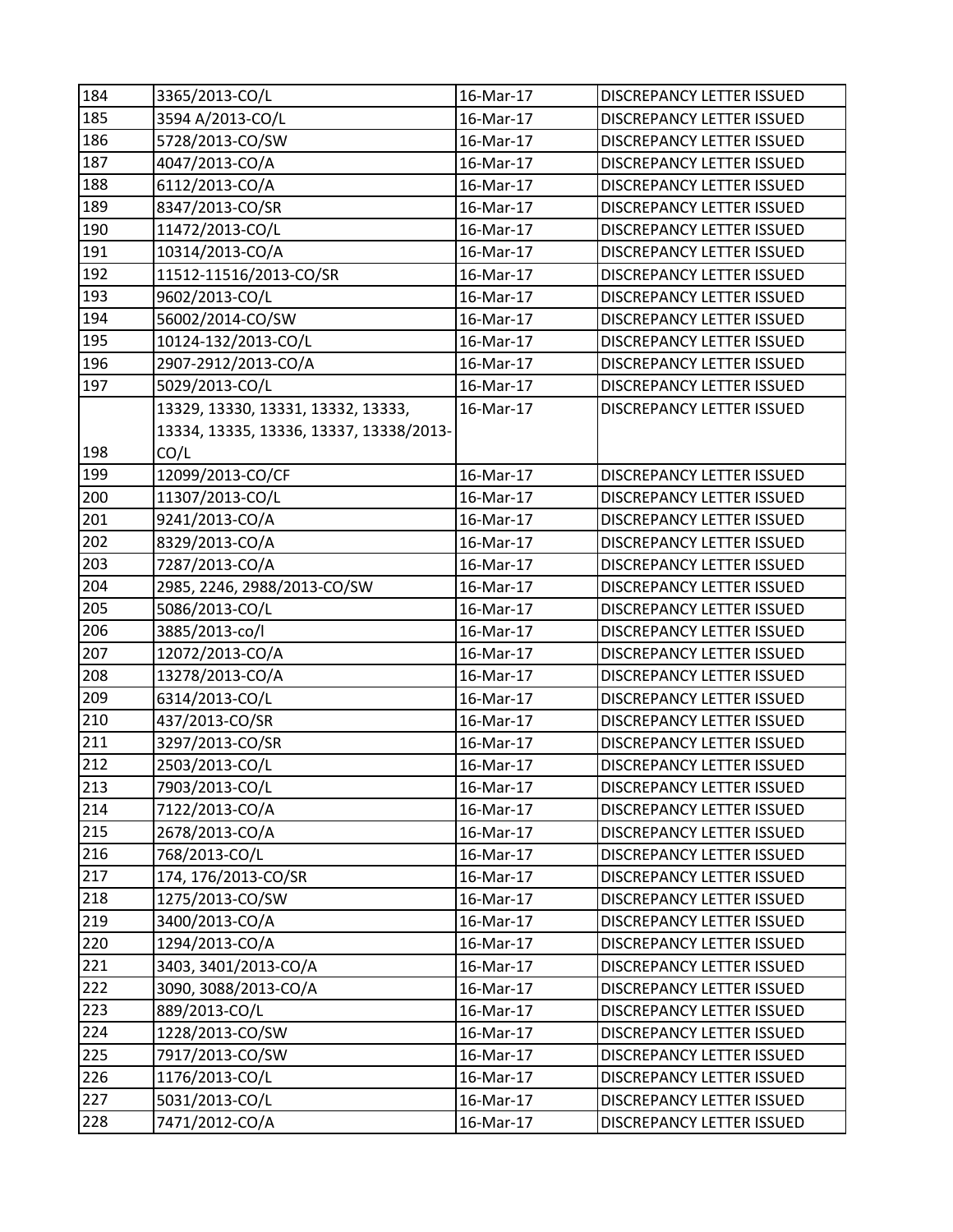| 229 | 13644/2013-CO/A                                   | 16-Mar-17 | DISCREPANCY LETTER ISSUED        |
|-----|---------------------------------------------------|-----------|----------------------------------|
| 230 | 13630/2013-CO/SR                                  | 16-Mar-17 | DISCREPANCY LETTER ISSUED        |
| 231 | 7764-7765/2013-CO/A                               | 16-Mar-17 | DISCREPANCY LETTER ISSUED        |
| 232 | 7887/2013-CO/L                                    | 16-Mar-17 | DISCREPANCY LETTER ISSUED        |
| 233 | 13084, 13085/2013-CO/SW                           | 16-Mar-17 | DISCREPANCY LETTER ISSUED        |
|     | 13187, 13169, 13185, 13188, 13189/2013- 16-Mar-17 |           | DISCREPANCY LETTER ISSUED        |
| 234 | CO/L                                              |           |                                  |
| 235 | 11863/2013-CO/A                                   | 16-Mar-17 | <b>DISCREPANCY LETTER ISSUED</b> |
| 236 | 6931/2013-CO/SW                                   | 16-Mar-17 | DISCREPANCY LETTER ISSUED        |
| 237 | 6756/2013-CO/A                                    | 16-Mar-17 | DISCREPANCY LETTER ISSUED        |
| 238 | 2370/2013-CO/L                                    | 16-Mar-17 | DISCREPANCY LETTER ISSUED        |
| 239 | 13083/2013-CO/SW                                  | 16-Mar-17 | DISCREPANCY LETTER ISSUED        |
| 240 | 338-347/2013-CO/A                                 | 16-Mar-17 | DISCREPANCY LETTER ISSUED        |
| 241 | 10919-10924/2013-CO/L                             | 16-Mar-17 | DISCREPANCY LETTER ISSUED        |
| 242 | 55146-55148/2014-CO/L                             | 16-Mar-17 | DISCREPANCY LETTER ISSUED        |
| 243 | 9153-9154/2013-CO/A                               | 16-Mar-17 | <b>DISCREPANCY LETTER ISSUED</b> |
| 244 | 10707/2013-CO/L                                   | 16-Mar-17 | DISCREPANCY LETTER ISSUED        |
| 245 | 4670/2013-CO/A                                    | 16-Mar-17 | DISCREPANCY LETTER ISSUED        |
| 246 | 10702/2013-CO/A                                   | 16-Mar-17 | <b>DISCREPANCY LETTER ISSUED</b> |
| 247 | 709/2013-CO/A                                     | 16-Mar-17 | <b>DISCREPANCY LETTER ISSUED</b> |
| 248 | 2285/2013-CO/L                                    | 16-Mar-17 | DISCREPANCY LETTER ISSUED        |
| 249 | 5246-47/2013-CO/A                                 | 16-Mar-17 | DISCREPANCY LETTER ISSUED        |
| 250 | 195/2013-CO/A                                     | 16-Mar-17 | DISCREPANCY LETTER ISSUED        |
| 251 | 1859/2013-CO/L                                    | 16-Mar-17 | DISCREPANCY LETTER ISSUED        |
| 252 | 13841, 42, 44/2012-CO/L                           | 16-Mar-17 | DISCREPANCY LETTER ISSUED        |
| 253 | 9860/2012-CO/A                                    | 16-Mar-17 | DISCREPANCY LETTER ISSUED        |
| 254 | 7195/2013-CO/L                                    | 16-Mar-17 | <b>DISCREPANCY LETTER ISSUED</b> |
| 255 | 13770/2013-CO/SR                                  | 16-Mar-17 | DISCREPANCY LETTER ISSUED        |
| 256 | 11307/2013-CO/SR                                  | 16-Mar-17 | <b>DISCREPANCY LETTER ISSUED</b> |
| 257 | 13361-13369/2013-CO/L                             | 16-Mar-17 | <b>DISCREPANCY LETTER ISSUED</b> |
| 258 | 459 & 464/2013-CO/L                               | 17-Mar-17 | <b>DISCREPANCY LETTER ISSUED</b> |
| 259 | 5461, 5462, 5578, 5579/2013-CO/L                  | 17-Mar-17 | DISCREPANCY LETTER ISSUED        |
| 260 | 3943/2013-CO/L                                    | 17-Mar-17 | <b>DISCREPANCY LETTER ISSUED</b> |
| 261 | 1224/2013-CO/L                                    | 17-Mar-17 | DISCREPANCY LETTER ISSUED        |
| 262 | 5288/2013-CO/L                                    | 17-Mar-17 | DISCREPANCY LETTER ISSUED        |
| 263 | 11838/2013-CO/SR                                  | 17-Mar-17 | DISCREPANCY LETTER ISSUED        |
| 264 | 9372/2013-CO/L                                    | 17-Mar-17 | <b>DISCREPANCY LETTER ISSUED</b> |
| 265 | 13450/2013-CO/L                                   | 17-Mar-17 | DISCREPANCY LETTER ISSUED        |
| 266 | 10055/2013-CO/L                                   | 17-Mar-17 | DISCREPANCY LETTER ISSUED        |
| 267 | 2259/2013-CO/L                                    | 17-Mar-17 | DISCREPANCY LETTER ISSUED        |
| 268 | 2258/2013-CO/L                                    | 17-Mar-17 | DISCREPANCY LETTER ISSUED        |
| 269 | 12037/2013-CO/SR                                  | 17-Mar-17 | DISCREPANCY LETTER ISSUED        |
| 270 | 13240/2013-CO/CF                                  | 17-Mar-17 | DISCREPANCY LETTER ISSUED        |
| 271 | 9975/2013-CO/A                                    | 17-Mar-17 | DISCREPANCY LETTER ISSUED        |
| 272 | 10698, 10699, 10700, 10703/2013-CO/A              | 17-Mar-17 | DISCREPANCY LETTER ISSUED        |
| 273 | 10333 to 10335/2013-CO/A                          | 17-Mar-17 | DISCREPANCY LETTER ISSUED        |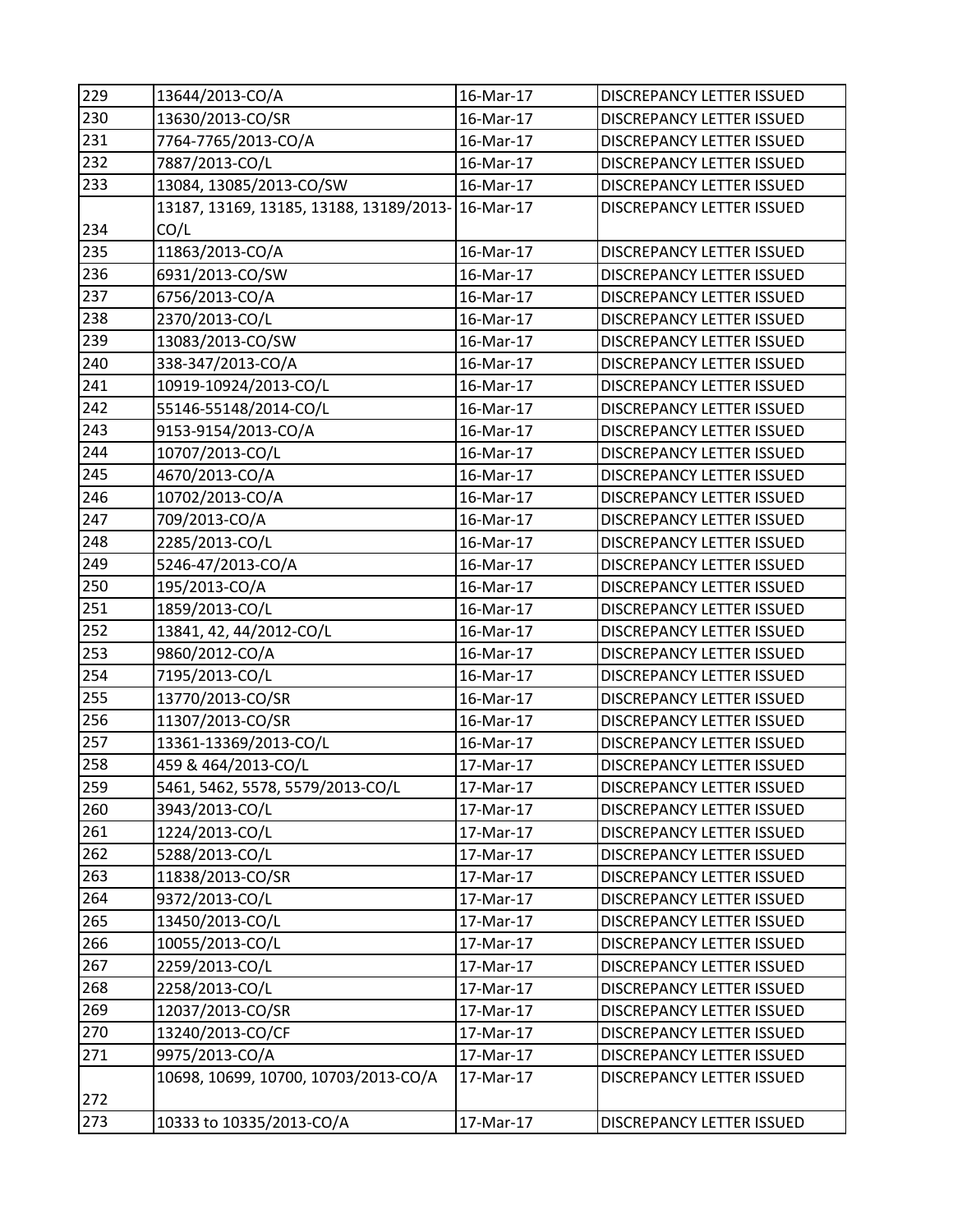| 274 | 6763/2013-CO/SR                                     | 17-Mar-17 | DISCREPANCY LETTER ISSUED        |
|-----|-----------------------------------------------------|-----------|----------------------------------|
| 275 | 6680/2013-CO/A                                      | 17-Mar-17 | <b>DISCREPANCY LETTER ISSUED</b> |
| 276 | 6887/2013-CO/A                                      | 17-Mar-17 | DISCREPANCY LETTER ISSUED        |
| 277 | 9991-94/2013-CO/L                                   | 17-Mar-17 | DISCREPANCY LETTER ISSUED        |
| 278 | 13347 & 48/2013-CO/A                                | 17-Mar-17 | <b>DISCREPANCY LETTER ISSUED</b> |
| 279 | 4133 & 4138/2013-CO/A                               | 17-Mar-17 | DISCREPANCY LETTER ISSUED        |
| 280 | 6107/2013-CO/CF                                     | 17-Mar-17 | <b>DISCREPANCY LETTER ISSUED</b> |
| 281 | 1198/2013-CO/L                                      | 17-Mar-17 | DISCREPANCY LETTER ISSUED        |
| 282 | 1180/2013-CO/L                                      | 17-Mar-17 | DISCREPANCY LETTER ISSUED        |
| 283 | 702/2013-CO/A                                       | 17-Mar-17 | <b>DISCREPANCY LETTER ISSUED</b> |
| 284 | 7846/2013-CO/SW                                     | 17-Mar-17 | DISCREPANCY LETTER ISSUED        |
| 285 | 13372/2013-CO/L                                     | 17-Mar-17 | <b>DISCREPANCY LETTER ISSUED</b> |
|     | 3073, 3074, 3079, 3080, 3082, 3086, 3083, 17-Mar-17 |           | DISCREPANCY LETTER ISSUED        |
|     | 3084, 3085/2013-CO/CF                               |           |                                  |
| 286 |                                                     |           |                                  |
| 287 | 11496/2013-CO/L                                     | 17-Mar-17 | DISCREPANCY LETTER ISSUED        |
| 288 | 288, 289/2013-CO/L                                  | 17-Mar-17 | DISCREPANCY LETTER ISSUED        |
| 289 | 11092/2013-CO/L                                     | 17-Mar-17 | <b>DISCREPANCY LETTER ISSUED</b> |
| 290 | 9884/2013-CO/L                                      | 17-Mar-17 | DISCREPANCY LETTER ISSUED        |
| 291 | 4853/2013-CO/L                                      | 17-Mar-17 | <b>DISCREPANCY LETTER ISSUED</b> |
| 292 | 12026/2013-CO/L                                     | 17-Mar-17 | DISCREPANCY LETTER ISSUED        |
| 293 | 2486/2013-CO/A                                      | 17-Mar-17 | DISCREPANCY LETTER ISSUED        |
| 294 | 5295, 5297/2013-CO/A                                | 17-Mar-17 | <b>DISCREPANCY LETTER ISSUED</b> |
| 295 | 8345/2013-CO/SR                                     | 17-Mar-17 | DISCREPANCY LETTER ISSUED        |
| 296 | 220/2013-CO/L                                       | 17-Mar-17 | <b>DISCREPANCY LETTER ISSUED</b> |
| 297 | 2019/2013-CO/L                                      | 17-Mar-17 | DISCREPANCY LETTER ISSUED        |
| 298 | 8912/2012-CO/A                                      | 17-Mar-17 | DISCREPANCY LETTER ISSUED        |
| 299 | 2255/2013-CO/CF                                     | 17-Mar-17 | DISCREPANCY LETTER ISSUED        |
| 300 | 10768/2013-CO/CF                                    | 17-Mar-17 | DISCREPANCY LETTER ISSUED        |
| 301 | 1341/2013-CO/SW                                     | 17-Mar-17 | <b>DISCREPANCY LETTER ISSUED</b> |
| 302 | 3113/2013-CO/L                                      | 17-Mar-17 | <b>DISCREPANCY LETTER ISSUED</b> |
| 303 | 2270/2013-CO/SR                                     | 17-Mar-17 | DISCREPANCY LETTER ISSUED        |
| 304 | 3576/2013-CO/L                                      | 17-Mar-17 | DISCREPANCY LETTER ISSUED        |
| 305 | 4022/2013-CO/L                                      | 17-Mar-17 | DISCREPANCY LETTER ISSUED        |
| 306 | 28778/2013-CO/L                                     | 17-Mar-17 | DISCREPANCY LETTER ISSUED        |
| 307 | 2329/2013-CO/L                                      | 17-Mar-17 | <b>DISCREPANCY LETTER ISSUED</b> |
| 308 | 13772/2013-CO/L                                     | 17-Mar-17 | DISCREPANCY LETTER ISSUED        |
| 309 | 11918/2013-CO/CF                                    | 17-Mar-17 | DISCREPANCY LETTER ISSUED        |
| 310 | 5476/2013-CO/A                                      | 17-Mar-17 | DISCREPANCY LETTER ISSUED        |
| 311 | 51100/2014-CO/L                                     | 17-Mar-17 | <b>DISCREPANCY LETTER ISSUED</b> |
| 312 | 51225/2014-CO/L                                     | 17-Mar-17 | DISCREPANCY LETTER ISSUED        |
| 313 | 51097, 51098/2014-CO/L                              | 17-Mar-17 | DISCREPANCY LETTER ISSUED        |
| 314 | 50757, 50758, 50761/2014-CO/SW                      | 17-Mar-17 | <b>DISCREPANCY LETTER ISSUED</b> |
| 315 | 51385, 51387/2014-CO/A                              | 17-Mar-17 | DISCREPANCY LETTER ISSUED        |
| 316 | 51118 to 51120/2014-CO/L                            | 17-Mar-17 | DISCREPANCY LETTER ISSUED        |
| 317 | 11837/2013-CO/CF                                    | 17-Mar-17 | DISCREPANCY LETTER ISSUED        |
| 318 | 3060/2013-CO/L                                      | 17-Mar-17 | DISCREPANCY LETTER ISSUED        |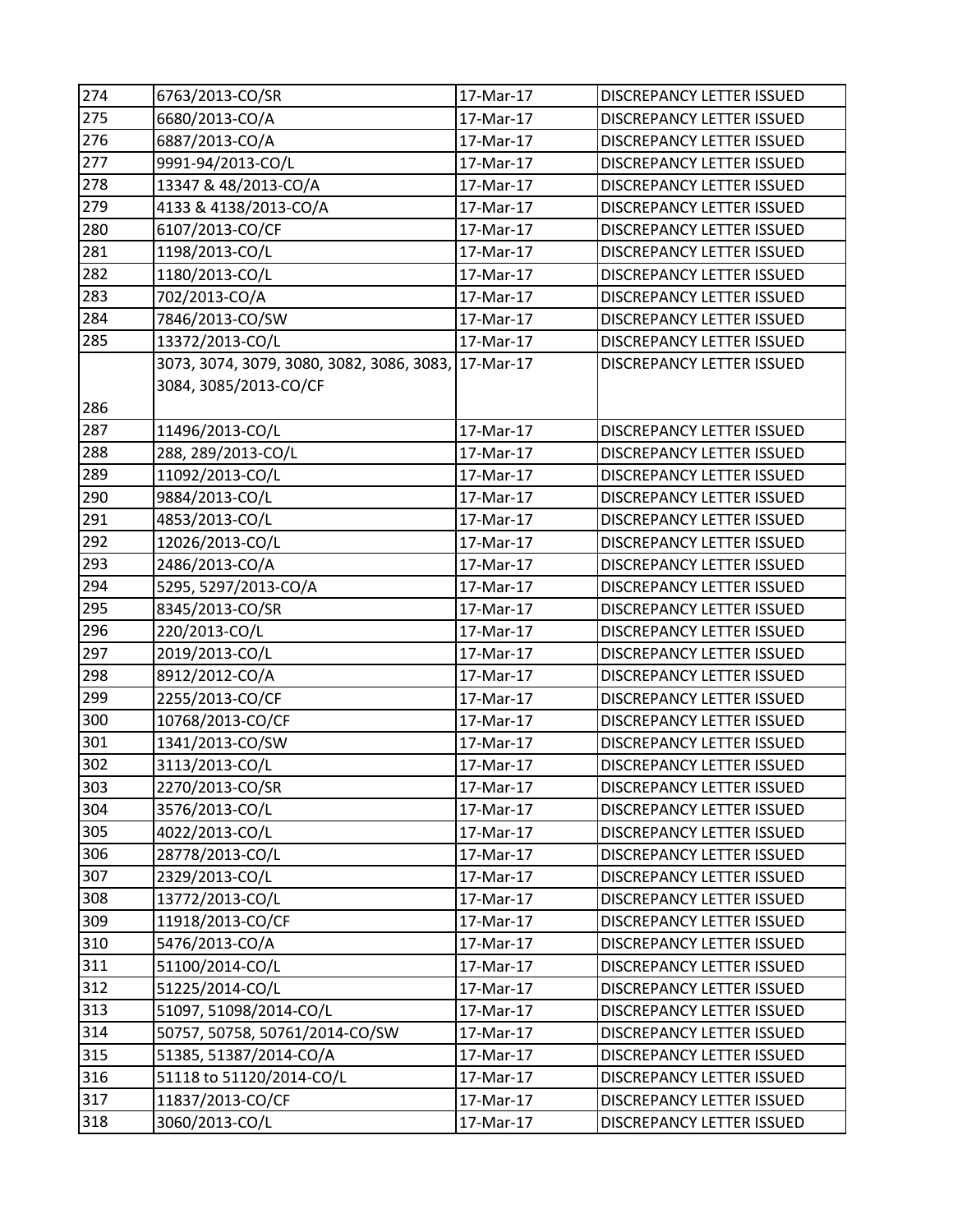| 319 | 13504/2013-CO/A       | 17-Mar-17 | DISCREPANCY LETTER ISSUED        |
|-----|-----------------------|-----------|----------------------------------|
| 320 | 13356-57/2013-CO/L    | 20-Mar-17 | <b>DISCREPANCY LETTER ISSUED</b> |
| 321 | 13441/2013-CO/SW      | 20-Mar-17 | DISCREPANCY LETTER ISSUED        |
| 322 | 10457/2013-CO/L       | 20-Mar-17 | DISCREPANCY LETTER ISSUED        |
| 323 | 13467/2013-CO/L       | 20-Mar-17 | <b>DISCREPANCY LETTER ISSUED</b> |
| 324 | 11719/2013-CO/A       | 20-Mar-17 | <b>DISCREPANCY LETTER ISSUED</b> |
| 325 | 54383/2014-CO/L       | 20-Mar-17 | <b>DISCREPANCY LETTER ISSUED</b> |
| 326 | 9291/2013-CO/SR       | 20-Mar-17 | DISCREPANCY LETTER ISSUED        |
| 327 | 2191-92/2013-CO/L     | 20-Mar-17 | <b>DISCREPANCY LETTER ISSUED</b> |
| 328 | 7760/2013-CO/M        | 20-Mar-17 | DISCREPANCY LETTER ISSUED        |
| 329 | 9471/2013-CO/A        | 20-Mar-17 | DISCREPANCY LETTER ISSUED        |
| 330 | 12050/2013-CO/L       | 20-Mar-17 | DISCREPANCY LETTER ISSUED        |
| 331 | 7287/2012-CO/CF       | 20-Mar-17 | DISCREPANCY LETTER ISSUED        |
| 332 | 15297/2012-CO/A       | 20-Mar-17 | DISCREPANCY LETTER ISSUED        |
| 333 | 4559/2013-CO/L        | 20-Mar-17 | <b>DISCREPANCY LETTER ISSUED</b> |
| 334 | 24333/2012-CO/SR      | 20-Mar-17 | <b>DISCREPANCY LETTER ISSUED</b> |
| 335 | 9033/2013-CO/CF       | 20-Mar-17 | <b>DISCREPANCY LETTER ISSUED</b> |
| 336 | 2932/2013-CO/L        | 20-Mar-17 | DISCREPANCY LETTER ISSUED        |
| 337 | 10611/2013-CO/A       | 20-Mar-17 | <b>DISCREPANCY LETTER ISSUED</b> |
| 338 | 13643/2013-CO/SR      | 20-Mar-17 | DISCREPANCY LETTER ISSUED        |
| 339 | 2435/2013-CO/L        | 20-Mar-17 | DISCREPANCY LETTER ISSUED        |
| 340 | 2260/2013-CO/L        | 20-Mar-17 | DISCREPANCY LETTER ISSUED        |
| 341 | 2257/2013-CO/L        | 20-Mar-17 | <b>DISCREPANCY LETTER ISSUED</b> |
| 342 | 11957/2013-CO/L       | 20-Mar-17 | DISCREPANCY LETTER ISSUED        |
| 343 | 11956/2013-CO/L       | 20-Mar-17 | DISCREPANCY LETTER ISSUED        |
| 344 | 465/2013-CO/L         | 20-Mar-17 | <b>DISCREPANCY LETTER ISSUED</b> |
| 345 | 7473/2013-CO/SW       | 20-Mar-17 | DISCREPANCY LETTER ISSUED        |
| 346 | 10769/2013-CO/CF      | 20-Mar-17 | DISCREPANCY LETTER ISSUED        |
| 347 | 11111/2013-CO/A       | 20-Mar-17 | DISCREPANCY LETTER ISSUED        |
| 348 | 7247/2013-CO/A        | 20-Mar-17 | <b>DISCREPANCY LETTER ISSUED</b> |
| 349 | 7225/2013-CO/L        | 20-Mar-17 | <b>DISCREPANCY LETTER ISSUED</b> |
| 350 | 5041, 5044/2013-CO/CF | 20-Mar-17 | DISCREPANCY LETTER ISSUED        |
| 351 | 5793/2013-CO/A        | 20-Mar-17 | <b>DISCREPANCY LETTER ISSUED</b> |
| 352 | 1166/2013-CO/L        | 20-Mar-17 | DISCREPANCY LETTER ISSUED        |
| 353 | 9483/2013-CO/A        | 20-Mar-17 | <b>DISCREPANCY LETTER ISSUED</b> |
| 354 | 9547/2013-CO/A        | 20-Mar-17 | DISCREPANCY LETTER ISSUED        |
| 355 | 6678/2013-CO/A        | 20-Mar-17 | DISCREPANCY LETTER ISSUED        |
| 356 | 5250, 5251/2013-CO/A  | 20-Mar-17 | DISCREPANCY LETTER ISSUED        |
| 357 | 11959/2013-CO/L       | 20-Mar-17 | <b>DISCREPANCY LETTER ISSUED</b> |
| 358 | 9634/2013-CO/A        | 20-Mar-17 | DISCREPANCY LETTER ISSUED        |
| 359 | 11392/2012-CO/L       | 20-Mar-17 | DISCREPANCY LETTER ISSUED        |
| 360 | 5087/2012-CO/L        | 20-Mar-17 | DISCREPANCY LETTER ISSUED        |
| 361 | 11352/2012-CO/A       | 20-Mar-17 | <b>DISCREPANCY LETTER ISSUED</b> |
| 362 | 4558/2012-CO/SW       | 20-Mar-17 | DISCREPANCY LETTER ISSUED        |
| 363 | 5417/2013-CO/L        | 20-Mar-17 | DISCREPANCY LETTER ISSUED        |
| 364 | 4556/2013-CO/A        | 20-Mar-17 | DISCREPANCY LETTER ISSUED        |
| 365 | 4557/2013-CO/A        | 20-Mar-17 | DISCREPANCY LETTER ISSUED        |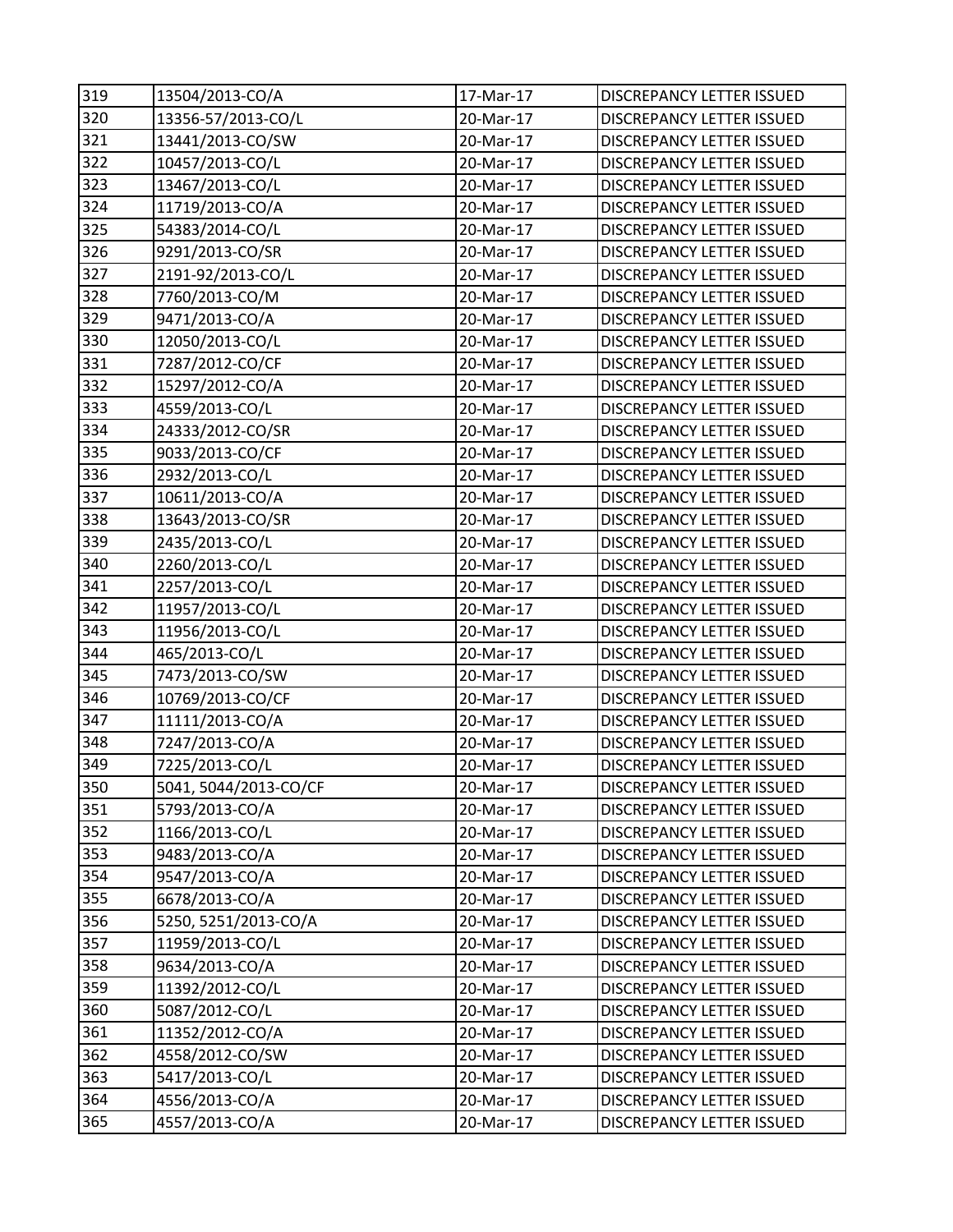| 366        | 3268/2013-CO/L                     | 20-Mar-17              | DISCREPANCY LETTER ISSUED                              |
|------------|------------------------------------|------------------------|--------------------------------------------------------|
| 367        | 9126/2013-CO/L                     | 20-Mar-17              | DISCREPANCY LETTER ISSUED                              |
| 368        | 11041/2013-CO/L                    | 20-Mar-17              | DISCREPANCY LETTER ISSUED                              |
| 369        | 1251/2013-CO/A                     | 20-Mar-17              | DISCREPANCY LETTER ISSUED                              |
| 370        | 5339/2013-CO/A                     | 20-Mar-17              | DISCREPANCY LETTER ISSUED                              |
| 371        | 3547/2013-CO/SR                    | 20-Mar-17              | DISCREPANCY LETTER ISSUED                              |
| 372        | 6289/2013-CO/A                     | 20-Mar-17              | DISCREPANCY LETTER ISSUED                              |
| 373        | 10770/2013-CO/CF                   | 20-Mar-17              | DISCREPANCY LETTER ISSUED                              |
| 374        | 13004/2013-CO/L                    | 20-Mar-17              | <b>DISCREPANCY LETTER ISSUED</b>                       |
| 375        | 11864/2013-CO/L                    | 20-Mar-17              | DISCREPANCY LETTER ISSUED                              |
| 376        | 12078/2013-CO/SR                   | 20-Mar-17              | DISCREPANCY LETTER ISSUED                              |
| 377        | 4847/2013-CO/L                     | 20-Mar-17              | <b>DISCREPANCY LETTER ISSUED</b>                       |
| 378        | 13642/2013-CO/SR                   | 20-Mar-17              | DISCREPANCY LETTER ISSUED                              |
| 379        | 6323-6325, 6327, 6328/2013-CO/A    | 20-Mar-17              | DISCREPANCY LETTER ISSUED                              |
| 380        | 604 & 605/2013-CO/L                | 20-Mar-17              | DISCREPANCY LETTER ISSUED                              |
| 381        | 2256 & 2262/2013-CO/L              | 20-Mar-17              | DISCREPANCY LETTER ISSUED                              |
| 382        | 3941/2013-CO/A                     | 20-Mar-17              | <b>DISCREPANCY LETTER ISSUED</b>                       |
| 383        | 1518/2013-CO/L                     | 20-Mar-17              | DISCREPANCY LETTER ISSUED                              |
| 384        | 5201/2013-CO/A                     | 20-Mar-17              | <b>DISCREPANCY LETTER ISSUED</b>                       |
| 385        | 53711/2014-CO/L                    | 20-Mar-17              | DISCREPANCY LETTER ISSUED                              |
| 386        | 53834/2014-CO/L                    | 20-Mar-17              | DISCREPANCY LETTER ISSUED                              |
| 387        | 50215/2014-CO/A                    | 20-Mar-17              | DISCREPANCY LETTER ISSUED                              |
|            | 50952, 50953, 50959, 50960, 50961, | 20-Mar-17              | <b>DISCREPANCY LETTER ISSUED</b>                       |
|            | 50962, 50963, 50965/2014-CO/SW     |                        |                                                        |
| 388        |                                    |                        |                                                        |
| 389        | 2436 & 2437/2013-CO/L              | 23-Mar-17              | DISCREPANCY LETTER ISSUED                              |
| 390        | 10599/2013-CO/L                    | 23-Mar-17              | DISCREPANCY LETTER ISSUED                              |
| 391        | 11202/2013-CO/L                    | 23-Mar-17              | DISCREPANCY LETTER ISSUED                              |
| 392        | 11254/2013-CO/SW                   | 23-Mar-17              | <b>DISCREPANCY LETTER ISSUED</b>                       |
| 393        | 646 TO 649/2013-CO/A               | 23-Mar-17              | DISCREPANCY LETTER ISSUED                              |
| 394        | 11476/2013-CO/A                    | 23-Mar-17              | <b>DISCREPANCY LETTER ISSUED</b>                       |
| 395        | 12010/2013-CO/A                    | 23-Mar-17              | DISCREPANCY LETTER ISSUED                              |
| 396        | 6049/2013-CO/L                     | 23-Mar-17              | <b>DISCREPANCY LETTER ISSUED</b>                       |
| 397        | 56965/2014-CO/L                    | 23-Mar-17              | DISCREPANCY LETTER ISSUED                              |
| 398        | 53828 & 53833/2014-CO/SW           | 23-Mar-17              | DISCREPANCY LETTER ISSUED                              |
| 399        | 10862 & 10863/2013-CO/SW           | 23-Mar-17              | DISCREPANCY LETTER ISSUED                              |
| 400        | 11268/2013-CO/A                    | 23-Mar-17              | DISCREPANCY LETTER ISSUED                              |
| 401        | 9865, 9868/2013-CO/L               | 23-Mar-17              | <b>DISCREPANCY LETTER ISSUED</b>                       |
| 402        | 13326/2013-CO/L                    | 23-Mar-17              | DISCREPANCY LETTER ISSUED                              |
| 403        | 16673/2012-CO/A                    | 23-Mar-17              | DISCREPANCY LETTER ISSUED                              |
| 404        | 15391/2012-CO/L                    | 23-Mar-17              | DISCREPANCY LETTER ISSUED                              |
| 405        | 1270/2013-CO/L                     | 23-Mar-17              | DISCREPANCY LETTER ISSUED                              |
| 406        | 441 TO 450/2013-CO/SR              | 23-Mar-17              | DISCREPANCY LETTER ISSUED                              |
| 407        | 14836/2012-CO/SW                   | 23-Mar-17              | DISCREPANCY LETTER ISSUED                              |
| 408        | 8565 TO 8570/2013-CO/L             | 23-Mar-17              | DISCREPANCY LETTER ISSUED                              |
|            |                                    |                        |                                                        |
| 409<br>410 | 5495/2013-CO/L<br>8235/2013-CO/SR  | 23-Mar-17<br>23-Mar-17 | DISCREPANCY LETTER ISSUED<br>DISCREPANCY LETTER ISSUED |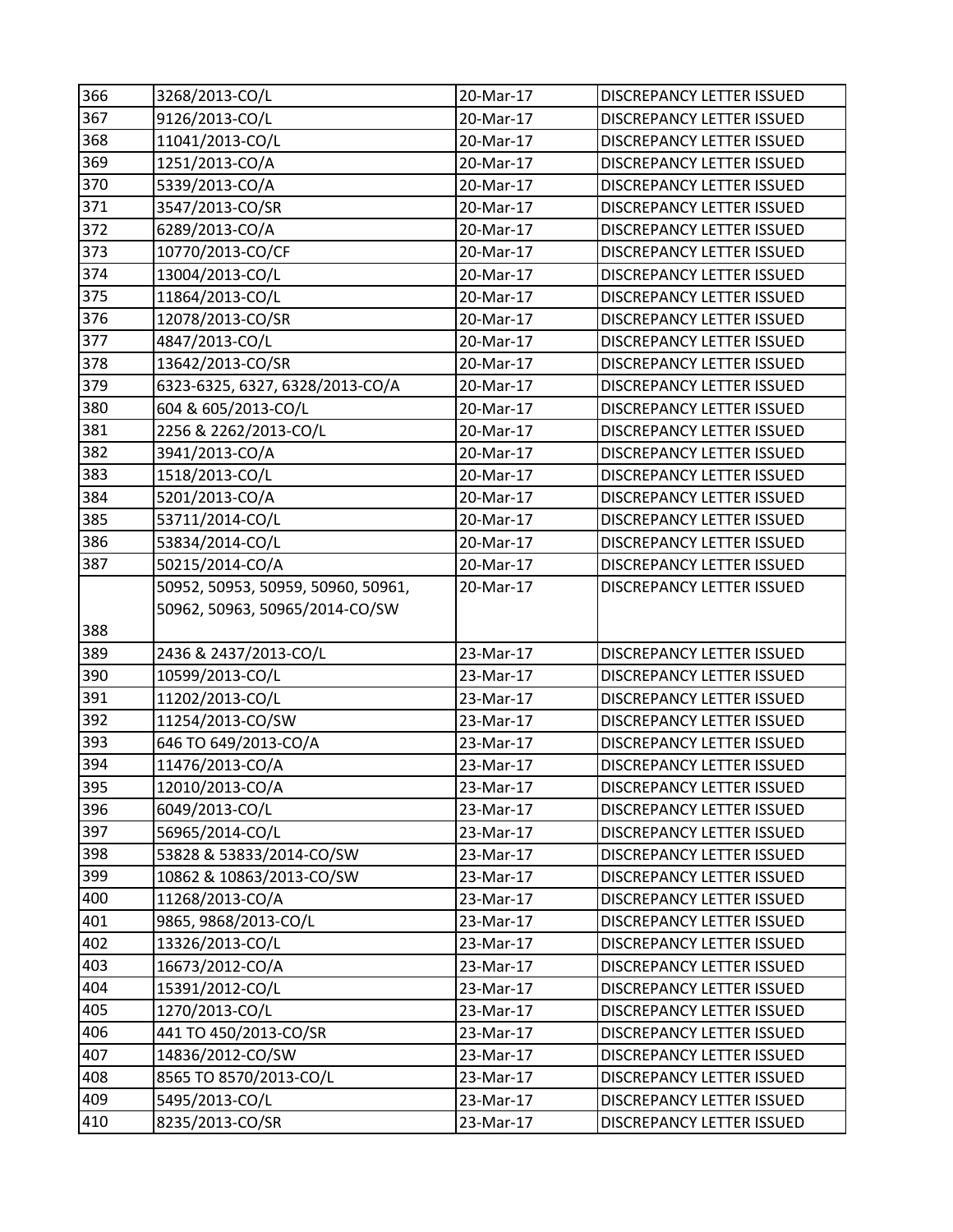| 411 | 54906/2014-CO/SW               | 23-Mar-17 | DISCREPANCY LETTER ISSUED        |
|-----|--------------------------------|-----------|----------------------------------|
| 412 | 49372/2014-CO/L                | 23-Mar-17 | DISCREPANCY LETTER ISSUED        |
| 413 | 54641-42, 54644-45/2014-CO/L   | 23-Mar-17 | DISCREPANCY LETTER ISSUED        |
| 414 | 54337-38, 54340-41/2014-CO/A   | 23-Mar-17 | DISCREPANCY LETTER ISSUED        |
| 415 | 14325/2012-CO/A                | 23-Mar-17 | DISCREPANCY LETTER ISSUED        |
| 416 | 7465/2012-CO/A                 | 23-Mar-17 | DISCREPANCY LETTER ISSUED        |
| 417 | 49662/2014-CO/L                | 23-Mar-17 | DISCREPANCY LETTER ISSUED        |
| 418 | 54643/2014-CO/M                | 23-Mar-17 | DISCREPANCY LETTER ISSUED        |
| 419 | 52726, 54483/2014-CO/A         | 23-Mar-17 | DISCREPANCY LETTER ISSUED        |
| 420 | 54079/2014-CO/A                | 23-Mar-17 | DISCREPANCY LETTER ISSUED        |
| 421 | 57085/2014-CO/SW               | 23-Mar-17 | DISCREPANCY LETTER ISSUED        |
| 422 | 52873/2014-CO/CF               | 23-Mar-17 | DISCREPANCY LETTER ISSUED        |
| 423 | 43266/2014-CO/A                | 23-Mar-17 | DISCREPANCY LETTER ISSUED        |
| 424 | 45316/2014-CO/A                | 23-Mar-17 | DISCREPANCY LETTER ISSUED        |
| 425 | 44034/2014-CO/A                | 23-Mar-17 | DISCREPANCY LETTER ISSUED        |
| 426 | 1040/2014-CO/L                 | 23-Mar-17 | DISCREPANCY LETTER ISSUED        |
| 427 | 14015/2011-CO/A                | 23-Mar-17 | DISCREPANCY LETTER ISSUED        |
| 428 | 110/2011-CO/L                  | 23-Mar-17 | DISCREPANCY LETTER ISSUED        |
| 429 | 9966/2011-CO/A                 | 23-Mar-17 | DISCREPANCY LETTER ISSUED        |
| 430 | 53/2010-CO/A                   | 23-Mar-17 | <b>DISCREPANCY LETTER ISSUED</b> |
| 431 | 14869/2011-CO/SW               | 23-Mar-17 | DISCREPANCY LETTER ISSUED        |
| 432 | 7680-81/2011-CO/SR             | 23-Mar-17 | DISCREPANCY LETTER ISSUED        |
| 433 | 7099/2011-CO/A                 | 23-Mar-17 | DISCREPANCY LETTER ISSUED        |
| 434 | 53506/2014-CO/SW               | 23-Mar-17 | DISCREPANCY LETTER ISSUED        |
| 435 | 53579/2014-CO/L                | 23-Mar-17 | DISCREPANCY LETTER ISSUED        |
| 436 | 55088/2014-CO/L                | 23-Mar-17 | DISCREPANCY LETTER ISSUED        |
| 437 | 56847/2014-CO/L                | 23-Mar-17 | DISCREPANCY LETTER ISSUED        |
| 438 | 54503/2014-CO/A                | 23-Mar-17 | DISCREPANCY LETTER ISSUED        |
| 439 | 55805/2014-CO/SR               | 23-Mar-17 | DISCREPANCY LETTER ISSUED        |
| 440 | 45506/2014-CO/L                | 23-Mar-17 | DISCREPANCY LETTER ISSUED        |
| 441 | 56357/2014-CO/L                | 23-Mar-17 | DISCREPANCY LETTER ISSUED        |
| 442 | 49452/2014-CO/L                | 23-Mar-17 | DISCREPANCY LETTER ISSUED        |
| 443 | 50861, 50862, 50874/2014-CO/SR | 23-Mar-17 | <b>DISCREPANCY LETTER ISSUED</b> |
| 444 | 3958/2013-CO/L                 | 23-Mar-17 | DISCREPANCY LETTER ISSUED        |
| 445 | 4070/2013-CO/L                 | 23-Mar-17 | DISCREPANCY LETTER ISSUED        |
| 446 | 57048/2014-CO/L                | 23-Mar-17 | DISCREPANCY LETTER ISSUED        |
| 447 | 1853/2013-CO/L                 | 23-Mar-17 | <b>DISCREPANCY LETTER ISSUED</b> |
| 448 | 3035-3038/2013-CO/CF           | 23-Mar-17 | DISCREPANCY LETTER ISSUED        |
| 449 | 10108/2013-CO/L                | 23-Mar-17 | DISCREPANCY LETTER ISSUED        |
| 450 | 50558/2014-CO/L                | 23-Mar-17 | DISCREPANCY LETTER ISSUED        |
| 451 | 52628-52725/2014-CO/A          | 23-Mar-17 | DISCREPANCY LETTER ISSUED        |
| 452 | 53208, 53226, 53229/2014-CO/A  | 23-Mar-17 | DISCREPANCY LETTER ISSUED        |
| 453 | 11635/2012-CO/A                | 23-Mar-17 | <b>DISCREPANCY LETTER ISSUED</b> |
| 454 | 1415, 1416/2013-CO/SR          | 23-Mar-17 | DISCREPANCY LETTER ISSUED        |
| 455 | 56976/2014-CO/L                | 23-Mar-17 | DISCREPANCY LETTER ISSUED        |
| 456 | 3457-3459/2013-CO/A            | 23-Mar-17 | DISCREPANCY LETTER ISSUED        |
| 457 | 9150/2013-CO/L                 | 23-Mar-17 | DISCREPANCY LETTER ISSUED        |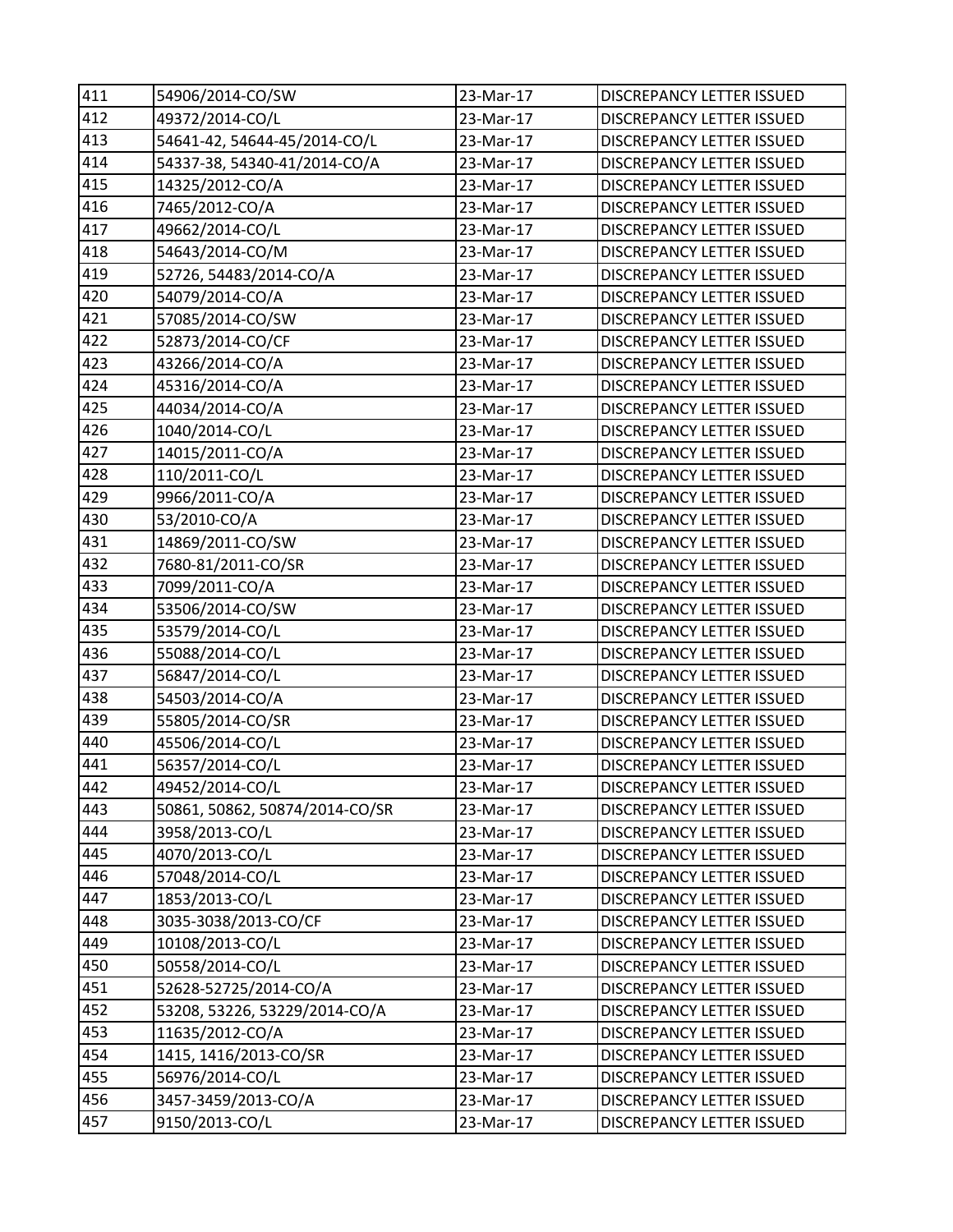| 458 | 13090/2013-CO/L                                  | 23-Mar-17 | DISCREPANCY LETTER ISSUED        |
|-----|--------------------------------------------------|-----------|----------------------------------|
| 459 | 52616/2014-CO/A                                  | 23-Mar-17 | <b>DISCREPANCY LETTER ISSUED</b> |
| 460 | 2552/2013-CO/SR                                  | 23-Mar-17 | DISCREPANCY LETTER ISSUED        |
| 461 | 4199/2013-CO/L                                   | 23-Mar-17 | DISCREPANCY LETTER ISSUED        |
| 462 | 1342/2013-CO/A                                   | 23-Mar-17 | DISCREPANCY LETTER ISSUED        |
| 463 | 6729 & 30/2013-CO/L                              | 23-Mar-17 | DISCREPANCY LETTER ISSUED        |
| 464 | 47268/2014-CO/SW                                 | 23-Mar-17 | <b>DISCREPANCY LETTER ISSUED</b> |
| 465 | 963-968/2014-CO/SR                               | 23-Mar-17 | <b>DISCREPANCY LETTER ISSUED</b> |
| 466 | 51698/2014-CO/L                                  | 23-Mar-17 | <b>DISCREPANCY LETTER ISSUED</b> |
| 467 | 52549/2014-CO/L                                  | 23-Mar-17 | DISCREPANCY LETTER ISSUED        |
| 468 | 44732/2014-CO/A                                  | 23-Mar-17 | DISCREPANCY LETTER ISSUED        |
| 469 | 51255/2014-CO/L                                  | 23-Mar-17 | DISCREPANCY LETTER ISSUED        |
| 470 | 51855/2014-CO/SW                                 | 23-Mar-17 | DISCREPANCY LETTER ISSUED        |
| 471 | 43477/2014-CO/A                                  | 23-Mar-17 | DISCREPANCY LETTER ISSUED        |
| 472 | 56848-56851/2014-CO/CF                           | 23-Mar-17 | DISCREPANCY LETTER ISSUED        |
| 473 | 55438/2014-CO/L                                  | 23-Mar-17 | DISCREPANCY LETTER ISSUED        |
|     | 10114, 10115, 10120, 10121, 10123/2013-23-Mar-17 |           | DISCREPANCY LETTER ISSUED        |
| 474 | CO/L                                             |           |                                  |
| 475 | 9165/2013-CO/CF                                  | 23-Mar-17 | <b>DISCREPANCY LETTER ISSUED</b> |
| 476 | 8695/2013-CO/L                                   | 23-Mar-17 | <b>DISCREPANCY LETTER ISSUED</b> |
| 477 | 55111/2014-CO/SW                                 | 23-Mar-17 | DISCREPANCY LETTER ISSUED        |
| 478 | 57135/2014-CO/A                                  | 24-Mar-17 | DISCREPANCY LETTER ISSUED        |
| 479 | 56431/2014-CO/SR                                 | 24-Mar-17 | <b>DISCREPANCY LETTER ISSUED</b> |
| 480 | 9152/2013-CO/A                                   | 24-Mar-17 | DISCREPANCY LETTER ISSUED        |
| 481 | 10463-10468/2013-CO/SW                           | 24-Mar-17 | DISCREPANCY LETTER ISSUED        |
| 482 | 860/2014-CO/SW                                   | 24-Mar-17 | DISCREPANCY LETTER ISSUED        |
| 483 | 54668/2014-CO/CF                                 | 24-Mar-17 | DISCREPANCY LETTER ISSUED        |
| 484 | 54466/2014-CO/L                                  | 24-Mar-17 | DISCREPANCY LETTER ISSUED        |
| 485 | 54670/2014-CO/CF                                 | 24-Mar-17 | DISCREPANCY LETTER ISSUED        |
| 486 | 15156/2011-CO/A                                  | 24-Mar-17 | <b>DISCREPANCY LETTER ISSUED</b> |
| 487 | 46141/2014-CO/SR                                 | 24-Mar-17 | <b>DISCREPANCY LETTER ISSUED</b> |
| 488 | 13443/2013-CO/L                                  | 24-Mar-17 | DISCREPANCY LETTER ISSUED        |
| 489 | 4300/2013-CO/SW                                  | 24-Mar-17 | <b>DISCREPANCY LETTER ISSUED</b> |
| 490 | 11034/2013-CO/L                                  | 24-Mar-17 | DISCREPANCY LETTER ISSUED        |
| 491 | 2923/2013-CO/A                                   | 24-Mar-17 | <b>DISCREPANCY LETTER ISSUED</b> |
| 492 | 5051 & 5051/2013-CO/A                            | 24-Mar-17 | DISCREPANCY LETTER ISSUED        |
| 493 | 3123/2013-CO/A                                   | 24-Mar-17 | DISCREPANCY LETTER ISSUED        |
| 494 | 5245/2013-CO/SR                                  | 24-Mar-17 | DISCREPANCY LETTER ISSUED        |
| 495 | 4167/2013-CO/A                                   | 24-Mar-17 | DISCREPANCY LETTER ISSUED        |
| 496 | 4814/2013-CO/A                                   | 24-Mar-17 | DISCREPANCY LETTER ISSUED        |
| 497 | 4558/2013-CO/L                                   | 24-Mar-17 | DISCREPANCY LETTER ISSUED        |
| 498 | 10355/2013-CO/L                                  | 24-Mar-17 | DISCREPANCY LETTER ISSUED        |
| 499 | 4112/2013-CO/A                                   | 24-Mar-17 | DISCREPANCY LETTER ISSUED        |
| 500 | 4115/2013-CO/A                                   | 24-Mar-17 | DISCREPANCY LETTER ISSUED        |
| 501 | 50835/2014-CO/A                                  | 24-Mar-17 | DISCREPANCY LETTER ISSUED        |
|     | 52041, 52045, 52047, 52049/2014-CO/A             | 24-Mar-17 | DISCREPANCY LETTER ISSUED        |
| 502 |                                                  |           |                                  |